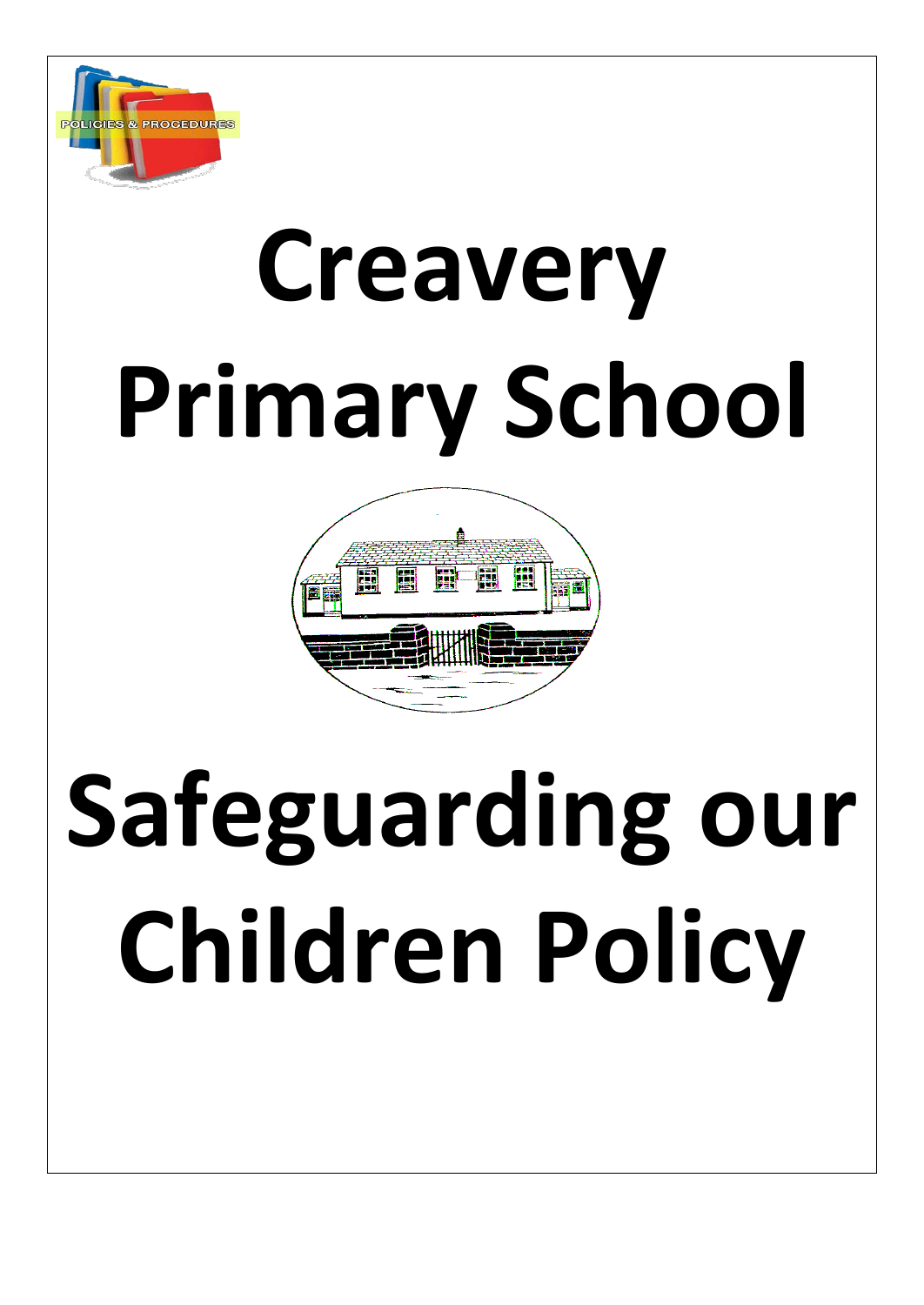### February 2010

**CREAVERY PRIMARY SCHOOL**

### ETHOS STATEMENT

*(Written collaboratively by the staff)*

*As a school family, in partnership with ancillary staff, parents and the wider community, we aim to provide;*

- ➢ **a stimulating and caring environment where each child is valued as a unique individual**
- ➢ **an orderly yet relaxed atmosphere in which all of our pupils can reach their full academic potential**
- ➢ **nurturing of the personal and social skills, values and attitudes which will enable children to make a valuable contribution to the society in which they live**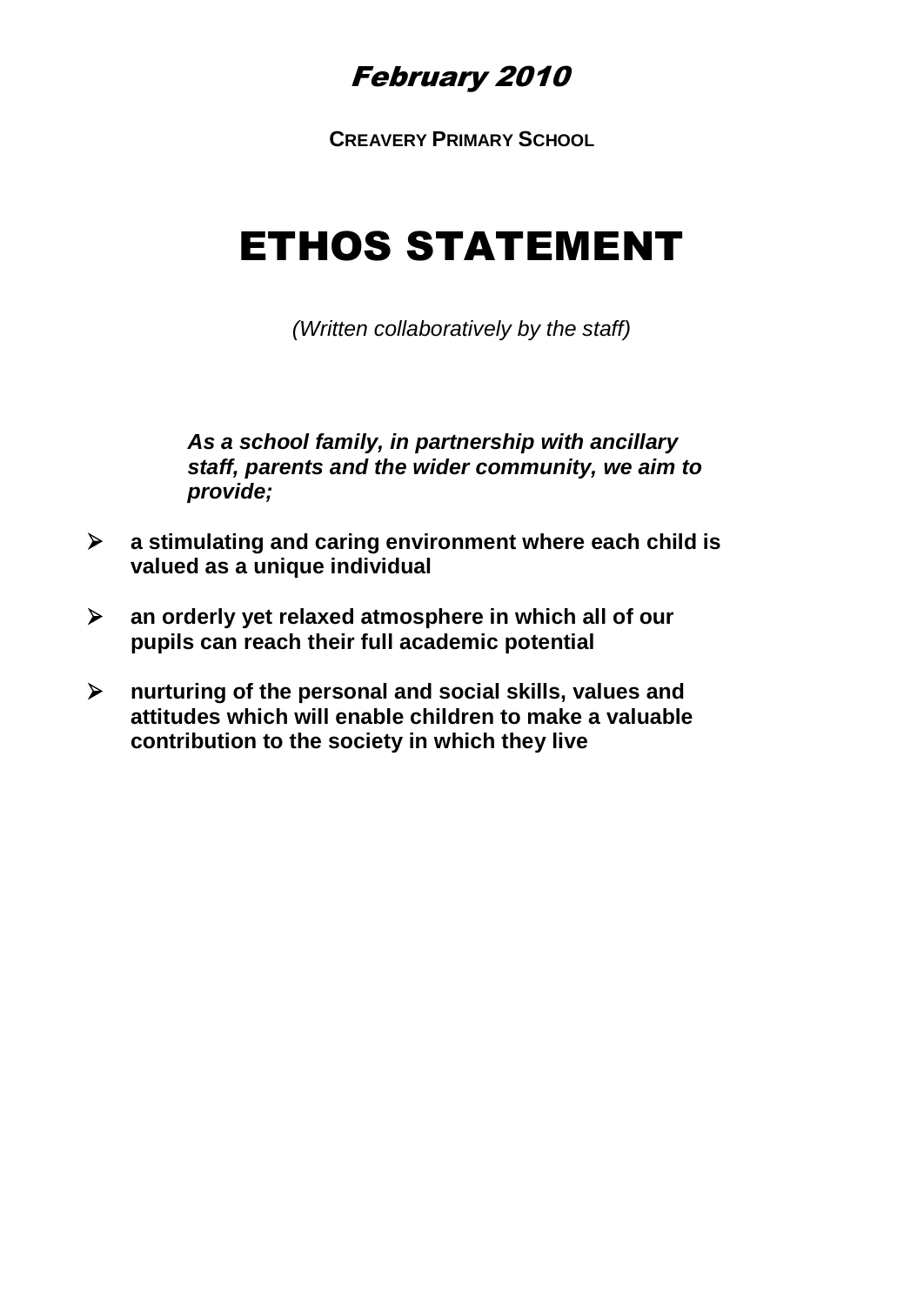#### **Refer in detail to: 'PASTORAL CARE IN SCHOOLS - CHILD PROTECTION' Booklet (DENI CIRCULAR 1999/10)**

#### **The Children Order (Northern Ireland) 1995:**

Every child has the right to protection from abuse and exploitation. To this effect, the staff of Creavery Primary School recognises its pastoral responsibility towards its pupils and the fundamental right of those pupils to be protected from harm. Since children cannot learn or develop effectively unless they profit from a secure, learning environment, "*the welfare of the child must always be the paramount consideration".* 

#### **Rationale for Implementing Whole School Procedures:**

- It protects the child to the best of our ability
- It avoids delay
- It provides consistency
- It protects all staff
- It ensures that, if further action is taken by another agency, then the school has followed the protection procedures regarding possible abuse.

#### **Aims and objectives:**

- $\checkmark$  Care for the child
- $\checkmark$  Care for our school community
- $\checkmark$  Care for the community we serve
- $\checkmark$  To make staff aware of signs of abuse and know to whom they should report any concerns or suspicions;
- $\checkmark$  To establish a Designated Teacher within the school who with the Principal, has responsibility for coordinating action within the school and liaising with other external agencies;
- $\checkmark$  To implement procedures, of which all staff are aware, for handling suspected cases of abuse of pupils, including procedures to be followed if a member of staff is accused of abuse;
- $\checkmark$  To make parents aware of the school's Child Protection policy and the fact that this may require cases to be referred to the investigative agencies in the interests of the child.
- $\checkmark$  To provide guidance to parents, children and staff about obtaining suitable support where necessary.

#### **1. General Issues:**

As many recent high profile cases have shown, it is also essential that all the relevant agencies involved in child abuse co-operate together for the benefit of the child concerned.

Schools have a statutory responsibility to ensure that they have appropriate procedures in place for responding to all situations in which they believe that a child has been abused or is at risk of abuse.

For the procedures to operate successfully in Creavery Primary School, it is important that all members of staff have total commitment to child protection in respecting our ethos (ref. Mission Statement) and by reporting any concerns they may have. Our designated person for Child Protection is **Miss Louise Dunwoody** while the deputy designated person is **Mrs Pauline Davison.**

#### **Definitions and Categories of Abuse:**

#### **Child Abuse:**

Children may be abused by a parent, a sibling, other relative, a carer, an acquaintance or a stranger, who may be an adult or a young person. The abuse may be the result of a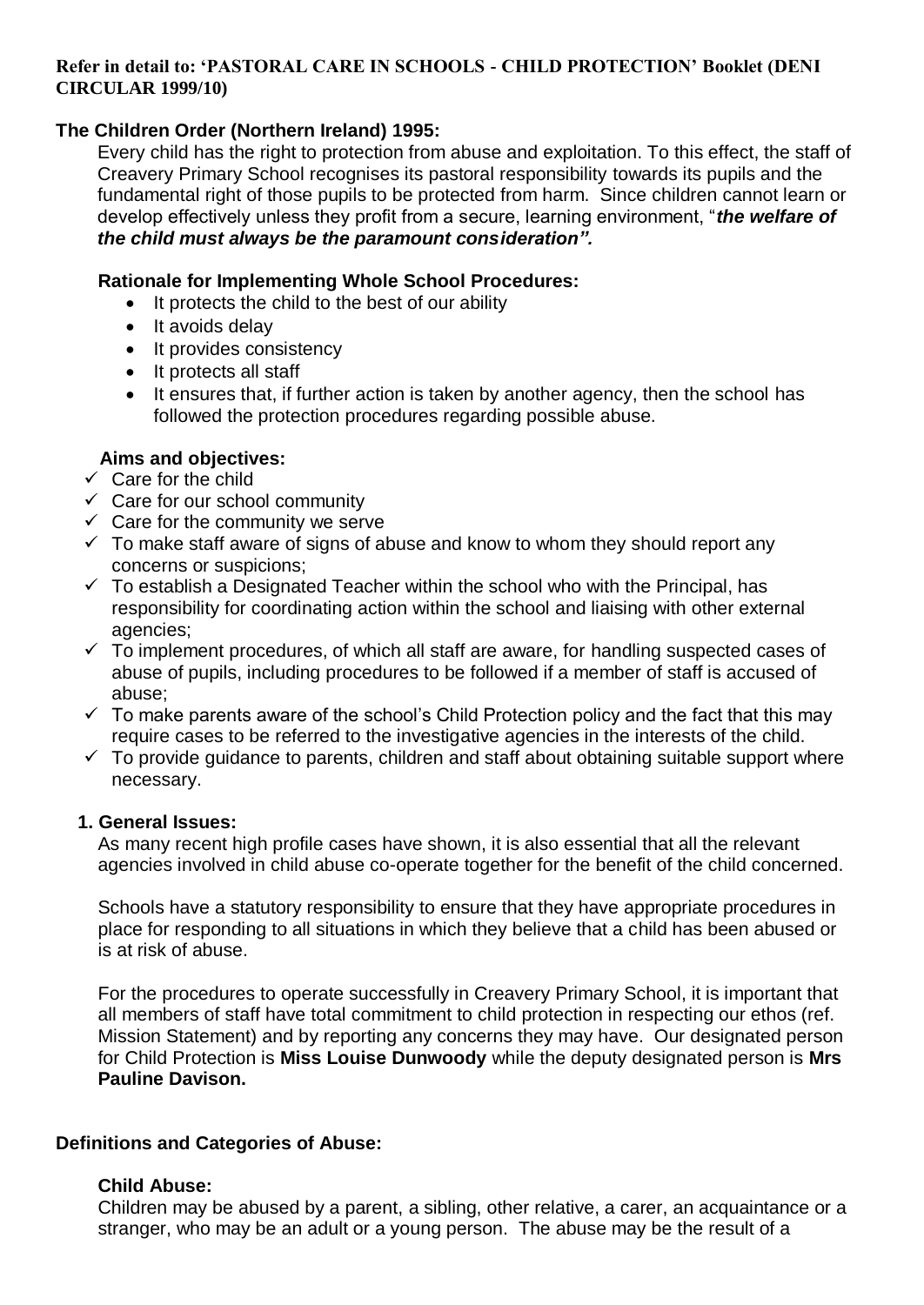deliberate act or of a failure on the part of a parent or carer to act or to provide proper care, or both. This abuse may take a number of forms, including: *Neglect, physical injury, sexual abuse, and emotional abuse.*

#### **Physical Abuse:**

Physical injury to a child, including deliberate poisoning, where there is definite knowledge, or a reasonable suspicion that the injury was inflicted or knowingly not prevented e.g. bruises, particularly bruises of a regular shape, which may indicate the use of an implement.

#### **Sexual Abuse:**

The involvement of dependent, developmentally immature children and adolescents in sexual activities that they do not truly comprehend, and to which they are unable to give informed consent; or they violate the social taboos of family roles e.g. may exhibit physical signs or lead to substantial behavioural change, including precocity, withdrawal or inappropriate sexual behaviour.

#### **Neglect:**

The persistent or severe neglect of a child which results in serious impairment of the child's health or development, including non-organic failure to thrive e.g. inadequate clothing, poor growth, hunger;

#### **Emotional Abuse:**

This is the severe, adverse effect on the behavioural and emotional development of a child by persistent or severe emotional ill treatment or rejection. All abuse involves some emotional ill treatment; this category should be used where it is the main or sole form of abuse e.g. excessive dependence or attention seeking.

#### **Causes for Concern:**

The following guide lists possible signs and symptoms of abuse. It is important to remember that the presence of one or more factors does not necessarily give proof that child abuse has occurred. It may, however, indicate that an investigation should take place.

#### **Harm:**

Under the *Children Order (NI) 1995*, the authority to investigate concerns is determined by the effect of actions on the child and whether a child is *"suffering" or "likely to suffer" 'significant harm'.* Harm is defined as the ill treatment or the impairment of health or development. Whether it is significant is determined by his/her health and development as compared to that which could reasonably be expected of another child of that age and ability.

#### **Identifying Abuse:**

Teachers and non-teaching staff are well located to observe children and to note any outward symptoms of abnormality or change in appearance, behaviour, learning pattern or development which may be indicative of child abuse. We recognise that the relationships based on respect, confidence and trust, which are fostered between members of the school community, may lead to the disclosure of any abuse.

Staff should be particularly concerned about a pupil if he or she:

- o Has any injury which is not typical of the bumps and scrapes normally associated with children's activities;
- o Has unexplained bruising in and around the mouth/ black eyes with no bruising to the
- o forehead or nose/ grasp marks/ finger marks/ bruising of the ears/ linear bruising of the back/ has differing age bruising;
- o Regularly has unexplained, possibly minor, injuries;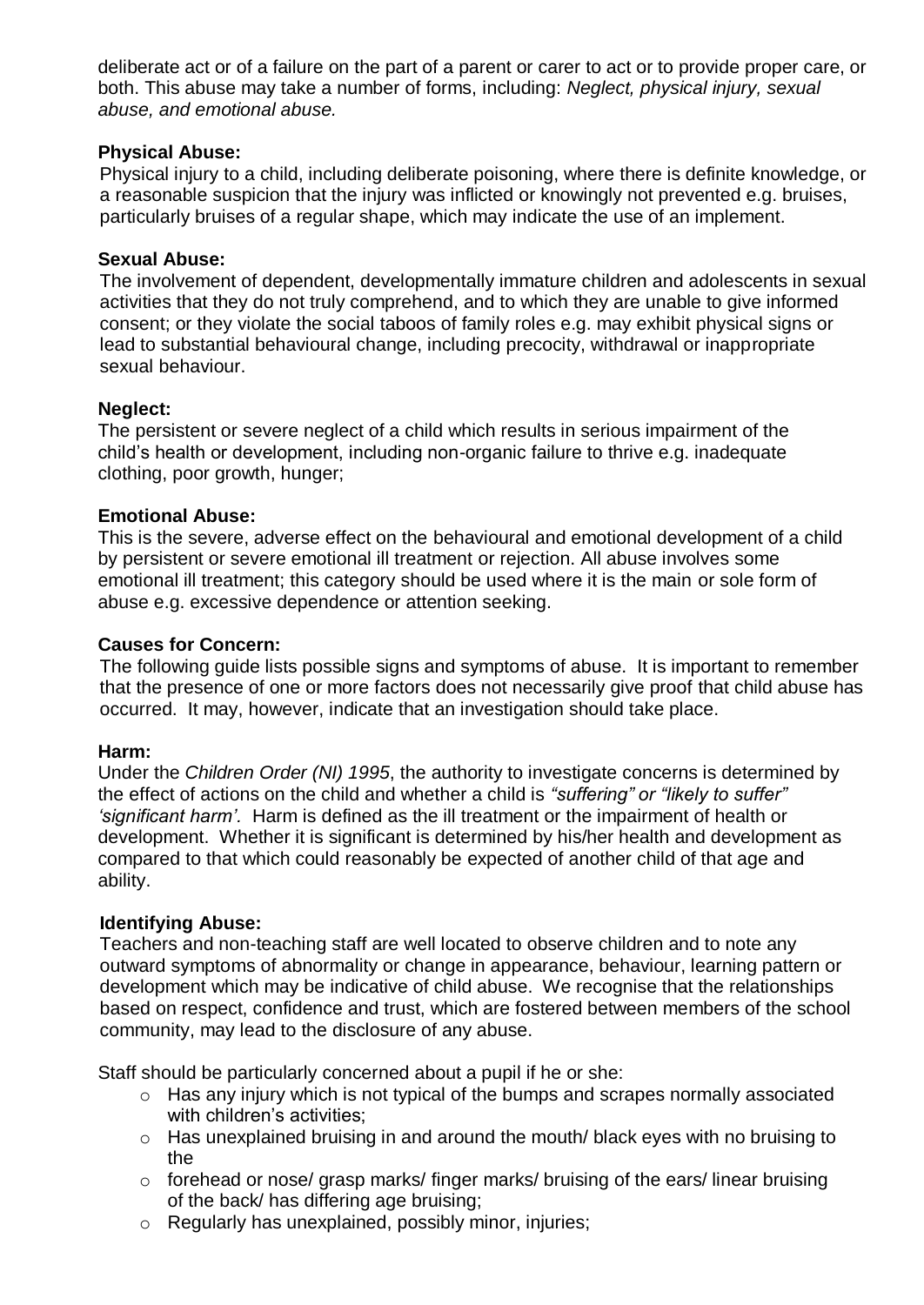- o Frequently has injuries (even when apparently reasonable explanations are given);
- o Confused or conflicting explanations are given on how injuries were sustained exhibits significant changes in behaviour, performance or attitude;
- o Indulges in sexual behaviour which is unusually explicit and/or inappropriate to his or her age;
- o Discloses an experience in which he or she may have been significantly harmed.

#### *(Ref. appendix 1: No list of symptoms can be exhaustive. Also, it must always be remembered that alternative medical, physical, psychological or social explanations may exist for the signs and symptoms listed.)*

#### *Dealing with a Disclosure:*

Staff have an important role in hearing what children have to say. The school can provide a neutral place where the child feels it is safe to talk. Sensitivity to the disclosure is vital. Staff must listen carefully to what the child is saying, treat it seriously, and value what they say.

Children may feel they will not be believed, or that they will be punished. Staff will need to say that whatever has happened it is not their fault. Fear of the consequences of telling is very common. It can be very tempting to offer a promise of confidentiality to the child. This is not realistic. The child needs to hear the truth about what will happen, together with a commitment to support the child. It is crucial not to ask leading questions. For example, a teacher might say, "Tell me what has happened?" rather than, "Did they do...to you?" Our role is to enable the child to speak and then know what to do next.

#### **Procedures:**

Where a member of staff is concerned that abuse may have occurred, he or she must report this immediately to the designated teacher for child protection and/or the Principal. Please remember **no promise of confidentiality can or should be given where abuse is alleged.**

Where a teacher has concerns, they should, as a first step, seek some clarification from the child with tact and understanding.

Where another member of the school's staff has concerns she/he should immediately bring them to the attention of either the designated teacher or Principal.

If a child discloses abuse or staff are suspicious, there are four things to do:

- **1. LISTEN - note the time, date, place and people.**
- *2. Report immediately to Miss Louise Dunwoody (designated Child Protection*

*Teacher), or the Principal if she is not available*

- *3. Do not speak to the parents*
- *4. Do not promise the child that it will be kept a secret*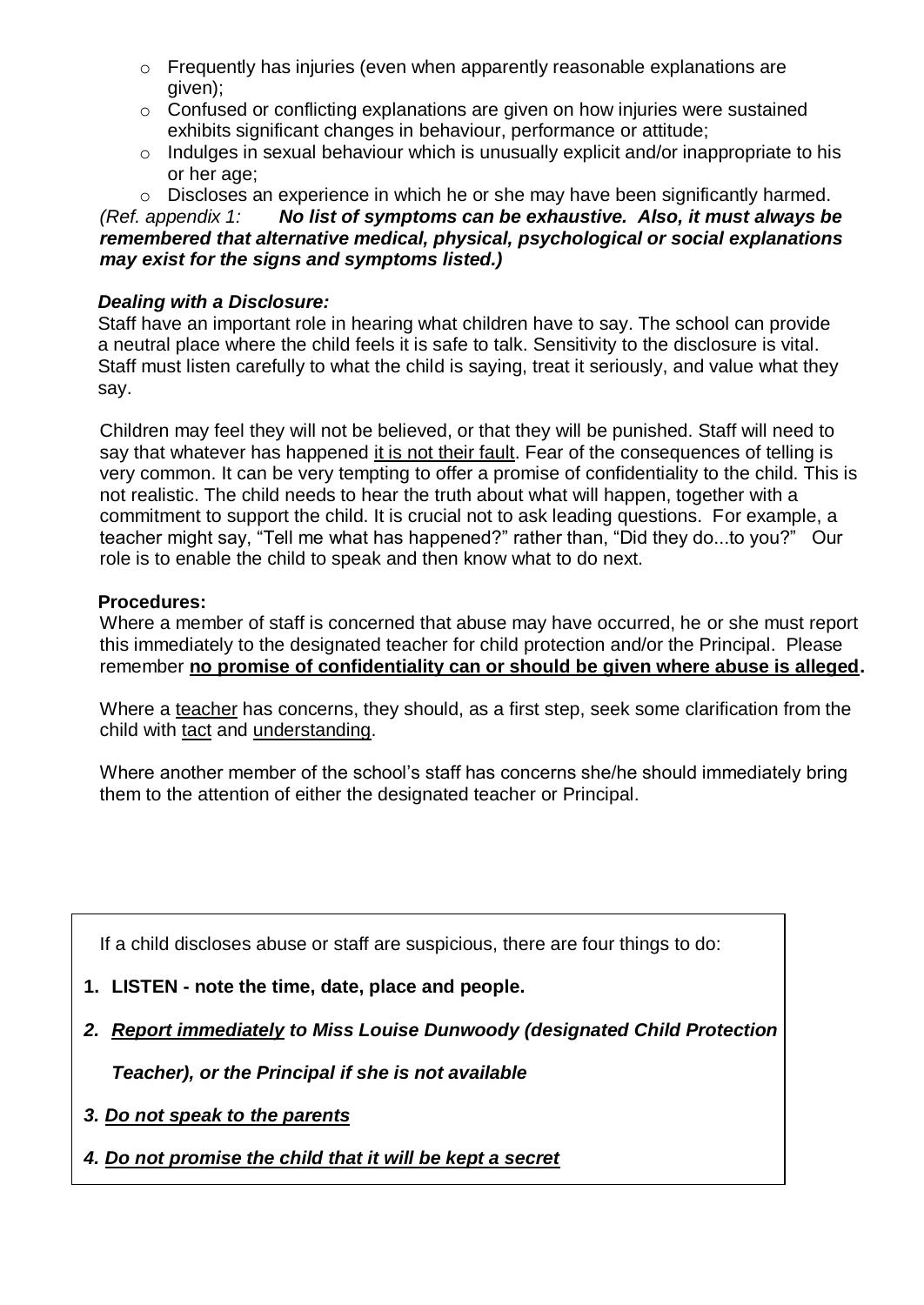It is **not** the responsibility of teachers or other staff to carry out investigations into cases of suspected abuse. It is very important in such cases that prompt action following the correct procedures is taken. (Ref. Procedures - Flow Chart) Similarly, any person who, acting in good faith, reports a case of suspected child abuse will receive the full support of his/her employing authorities.

Please note - In the unlikely event of Miss Louise Dunwoody, Mrs. Pauline Davison (deputy designated teacher) or the Principal not being available to deal with an emergency involving Child Protection issues, or if the designated teacher is the subject of the allegation, then the teacher must speak to the Governor in charge of child protection Miss Helen Bonar.

#### **Special Educational Needs:**

Children with Special Needs, especially related to communication, may be particularly vulnerable to all forms of abuse. Extra care should be taken to interpret correctly any indications of abuse and reported in the same way as for other children.

#### **Subsequent Action:**

Mr Davison will discuss the matter with the Principal as a matter of urgency to plan a course of action and ensure that a written record is made.

The Principal and designated teacher will then decide whether, in the best interests of the child, the matter needs to be referred to Social Services. *If there are concerns that a child may be at risk, the school is obliged to make such a referral.* Unless there are concerns that the parent is the alleged abuser, the parents should be informed immediately.

The Principal may seek advice from the Education Authority Designated Officer or the Senior Social Worker before a referral is made. *The safety of the child remains our first priority.*

Where there are concerns about possible abuse, the Principal will inform

- Social Services
- The Education Authoruity designated Officer for Child Protection. This will be done *in an envelope marked "Confidential- Child Protection".*

#### **Allegations against Staff**: (Ref. Procedures - Flow Chart).

In the light of our school's duty of care the Principal (or where the complaint is against the Principal, the responsibility of the chairperson of the Board of Governors) will ensure that any complaint made that a member of staff has abused a pupil is thoroughly investigated by instigation of the normal child protection procedures. Where the school carries out preliminary enquiries, these will have regard:

- first and foremost to the welfare of the pupil concerned and that of other pupils at the school;
- to the efficient functioning of the school; and
- to the rights of the individual against whom the complaint has been made, especially his or her right to be presumed innocent until proven guilty.

Anyone who knows or believes that an arrestable offence has been committed has a duty to give that information to the police; failure to do so is an offence in itself.

#### **Record Keeping:**

When a pupil has disclosed the member of staff should –

• Make some brief notes as soon as possible after the conversation; not destroy the original notes in case they are needed by a court;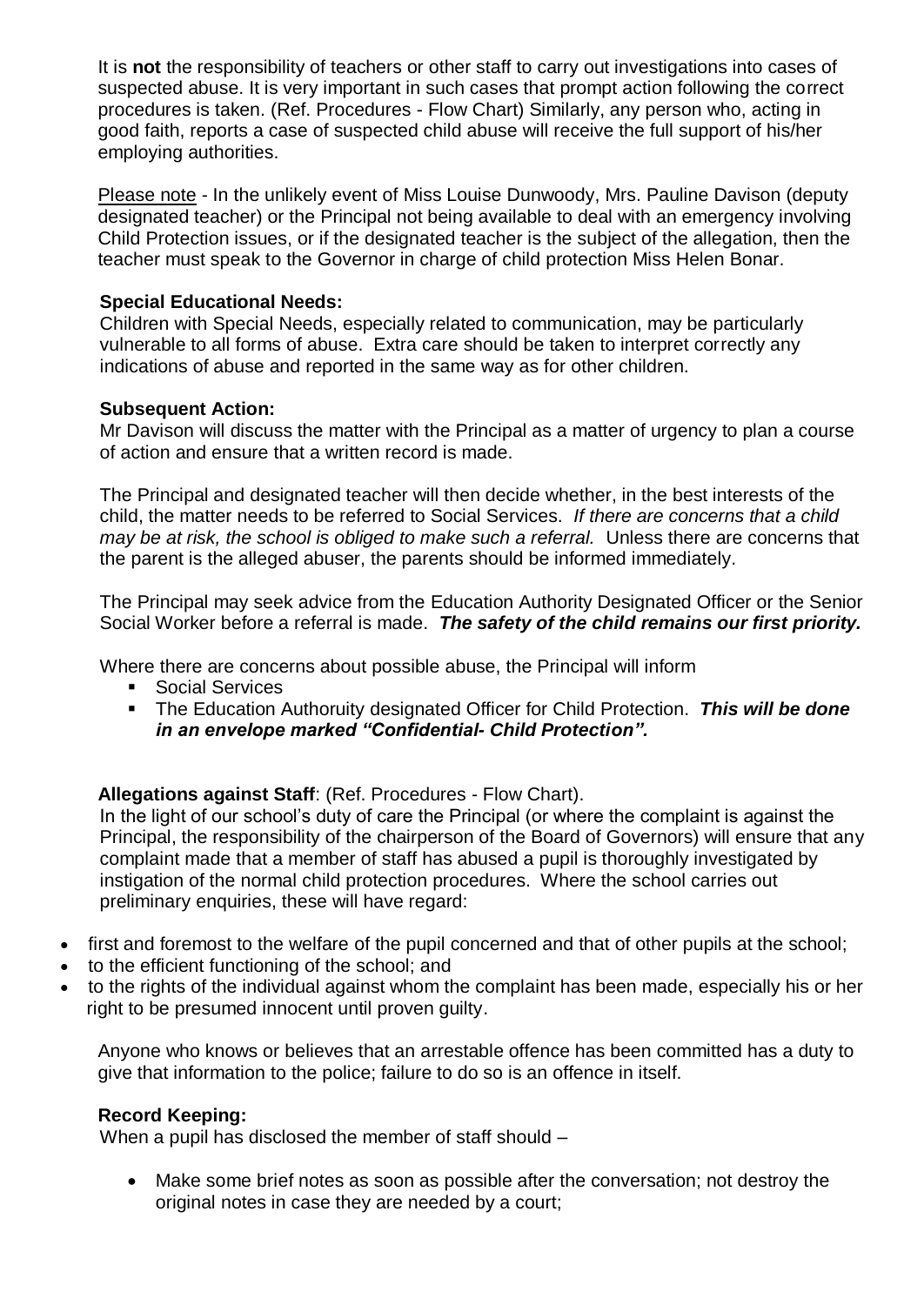- Record the date, time, place and any noticeable non-verbal behaviour and the words used by the child; draw a diagram to indicate the position of any bruising or other injury;
- Record statements and observations, rather than interpretations or assumptions i.e. avoid local knowledge or "hear-say";
- Use factual and neutral language
- The Principal/ designated teacher will supplement any formal records with details of any advice sought i.e. from whom, when and any advice given.
- Any decisions made regarding an official referral should be recorded and any decision against referral noted with reasons why not.
- **All records must be signed and dated by the Principal and witnessed by the designated teacher or another teacher.**

#### **Handling Information:**

• Staff have a professional responsibility to share relevant information about the protection of children with other professionals and where physical or sexual abuse is suspected, a legal duty to report this.

• Staff should share information only within appropriate professional contexts. Child protection records will be kept under secure conditions in the Principal's office.

#### **Reports for Child Protection Conferences:**

Reports for child protection conferences should focus on the child's educational progress and achievements, attendance, behaviour, participation, relationships with other children and adults within the school and, where appropriate, the child's appearance.

- Reports should be objective and based on evidence;
- They should therefore contain only fact, observations and reasons for concern.

Reports will be made available to the child's parents at the child protection conference (CPC) and may be used in court. All reports should be checked and signed by the Principal or by the teacher who has assumed these responsibilities in his absence.

#### **Monitoring and supporting pupils on the Child Protection Register:**

(Ref. Appendix 5) A list of children whose names are on the child protection register is kept in the Principal's Office. This includes all children, who, for whatever reason, need to be monitored by the school. Staff are informed of any child in their class who is on this register. Teachers must inform the Principal of any changes/additions so that this list can be kept up to date.

The school monitors pupils whose names are on the child protection register and will alert the child's Social Worker or Education Welfare Officer when a pupil on the CPR is absent for more than a few days, or on a regular basis, or demonstrates any signs which suggest a deterioration in the pupil's home circumstances.

The "red book" is available on a "need to know" basis" to staff in the Principal's Office. This documents any concerns or dealings with social services regarding specific children. In addition, a "blue book" is also kept to log any reported allegations of child abuse against members of staff.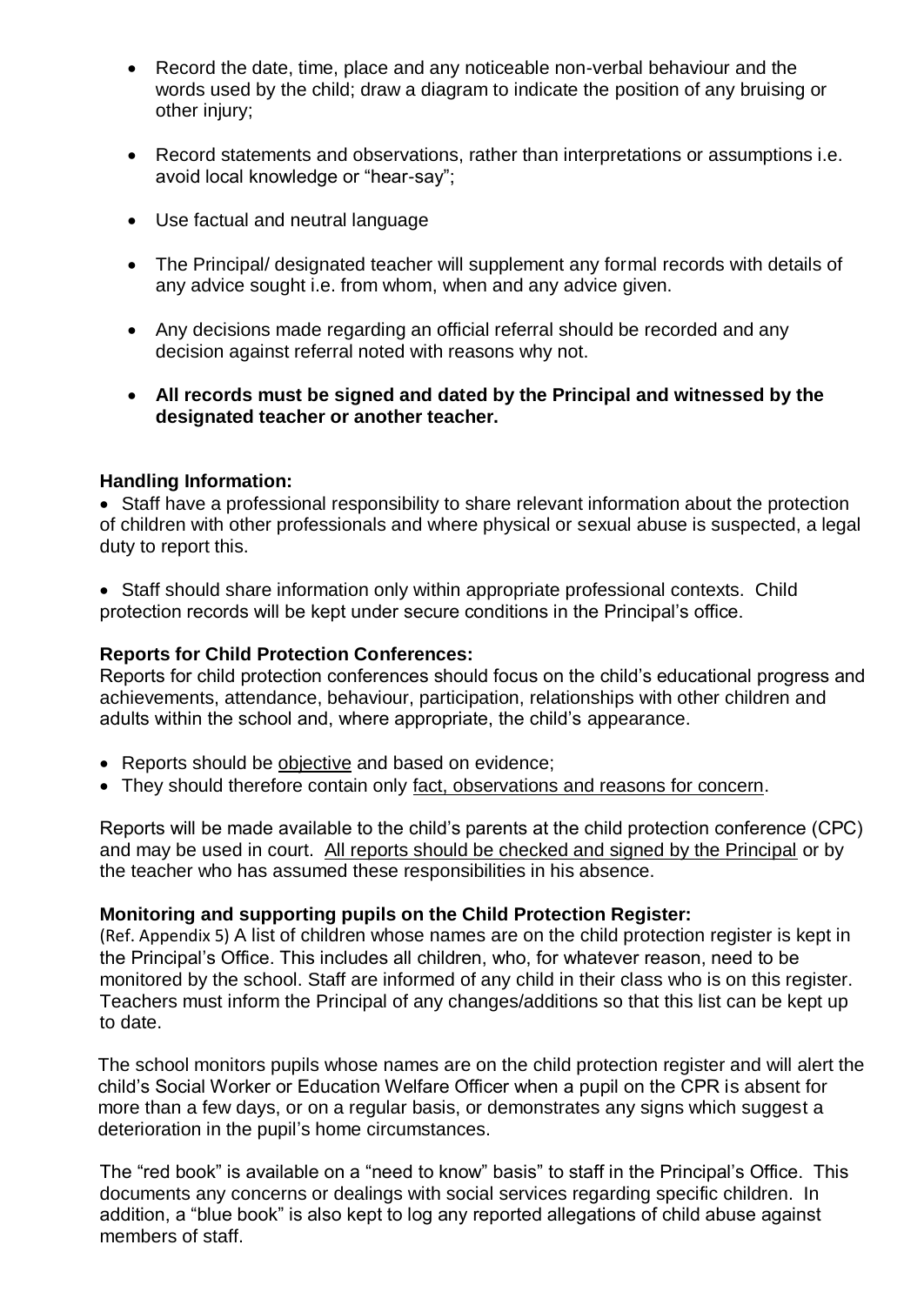#### **Peer Abuse** (Ref. bullying policy):

Where child abuse by another child or young person is suspected the appropriate protection procedures should be followed for both the victim and the alleged abuser (treatment of the abuser is more likely to be effective if begun early in the child's life). Where any conflict of interest arises between the welfare of the suspected abuser and that of the victim, the victim's welfare must take paramount importance.

#### **Appointment of Staff:**

The recruitment and appointment process is the starting point for ensuring that only those who are suitable are employed to work in close proximity with children.

Guidance as detailed in the following document shall be adhered to: Circular 1990/28: Disclosure of Criminal Background of Persons with access to children (DENI) (Form for requesting a criminal records check enclosed - Appendix 6).

#### **Volunteers:**

Voluntary support, especially that of parents, is much appreciated at Creavery Primary. All potential volunteers under go a vetting procedure before access to children is granted. (Ref. Appendix 7)

#### **Physical Contact with Pupils:**

(Ref. Pupil Staff Relationships Policy)

It is unnecessary and unrealistic to suggest that teachers should touch pupils only in emergencies. Particularly with younger pupils, touching them is inevitable and can give welcome assurance to the child. It is important for teachers to be sensitive to a child's reaction to physical contact and to act appropriately.

In extreme cases a teacher might have to restrain a pupil physically to prevent him/her causing injury to him or herself, to others or to property. In such circumstances no more than the minimum necessary force should be used and the principal or Deputy Designated teacher, (Mrs Davison) should be informed as soon as possible.

#### **2. Associated Issues:**

#### **Partnership with Parents**

Parents will be informed of schools' responsibilities and roles involved in child protection and personal safety issues. A successful partnership between parents and schools will be promoted to ensure the children's personal safety and the creation of an atmosphere of mutual trust through co-operation. Parents are made aware of child protection arrangements through the school prospectus,

Similarly, the school will endeavour to help parents understand its responsibility for the welfare of all the children in their charge. Parents will be reminded of the need to send children to school adequately clothed, well fed and having enough sleep. They will also be reminded of the importance of notifying the school when someone other than the parent or usual carer will be picking a child up from school.

Parents will also be informed of how they may make a complaint i.e. to whom, who will respond, the estimated time frame of a response and what further avenues may be pursued. (Ref. Appendix 8).

Resettlement of Schedule 1 Offenders against Children:

In the event of being advised of a risk to pupils the school will issue advice to parents consistent with the Children Order and advice from the P.S.N.I. Advice and support will be available from the Statutory Agencies.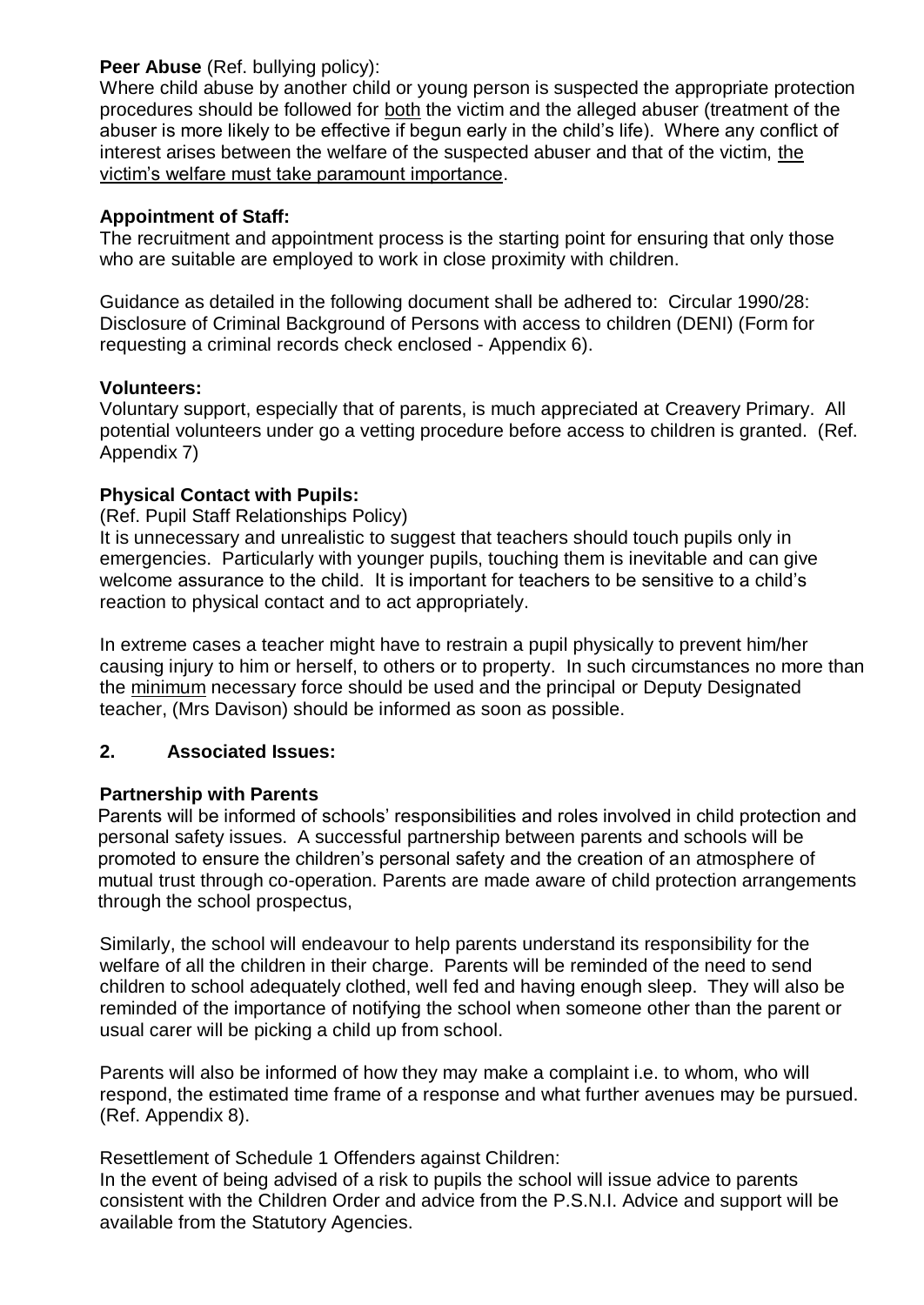#### **3. Strategies for Implementation:**

The onus is upon the school community as a whole to take measures to ensure the implementation of this policy at Creavery Primary School.

Strategies for implementing the whole school policy will include:

- providing a positive environment within the school and classroom in which every child is valued as a member of the community;
- allowing a variety of opportunities for class and group discussion of thoughts and feelings in an atmosphere of trust, acceptance and tolerance e.g. use of Circle Time
- identifying a range of people to whom children can turn to share concerns and discuss problems;
- integrating the key concepts of personal safety within the existing curriculum.

#### **Contribution of the Curriculum:**

This whole school policy will be supplemented by a cross-curricular teaching programme to ensure that children are kept safe from harm and can be equipped with the necessary skills to help them to stay safe by recognising unwelcome approaches or behaviour and developing the confidence to resist them as far as possible. All teachers will raise awareness of Health and Safety, R.S.E., Drugs Education and other Pastoral Care issues through maintaining a trusting environment where children are heard, as well as through cross-curricular themes.

#### **Involvement of other Agencies and Professionals**

There are occasions when work with pupils on personal safety may be completed with the help of statutory and voluntary agencies e.g. P.S.N.I., N.S.P.C.C., Action Cancer, Translink etc. Where a visit from representatives from an outside agency is organised, it will be seen as an integral part of our personal safety scheme. Resources and discussion will be age appropriate for the pupils concerned and will be followed up by teachers.

#### **4. Roles and Responsibilities:**

#### **The Board of Governors**

Board of Governors will be aware of child protection issues, the implications for schools and will approve and monitor the Child Protection policy and practice. They should be satisfied that personal safety is being taught within the school, that it is appropriate to children, acceptable to parents and that parents have been informed about it.

#### **Principal**

The principal will monitor all that goes on in the school and report back to the Governors. She will ensure that all members of staff, (teaching and non-teaching) have the appropriate training.

#### **Teachers**

Teachers will know how to implement the school's child protection policy and procedures and feel confident that they understand the principles inherent in the personal safety programme, so that they can instill confidence in the pupils.

#### **Non-teaching Staff**

It is important that all non-teaching staff are aware of the school's child protection policy, know how to react if a pupil should make a disclosure and the procedures to be followed.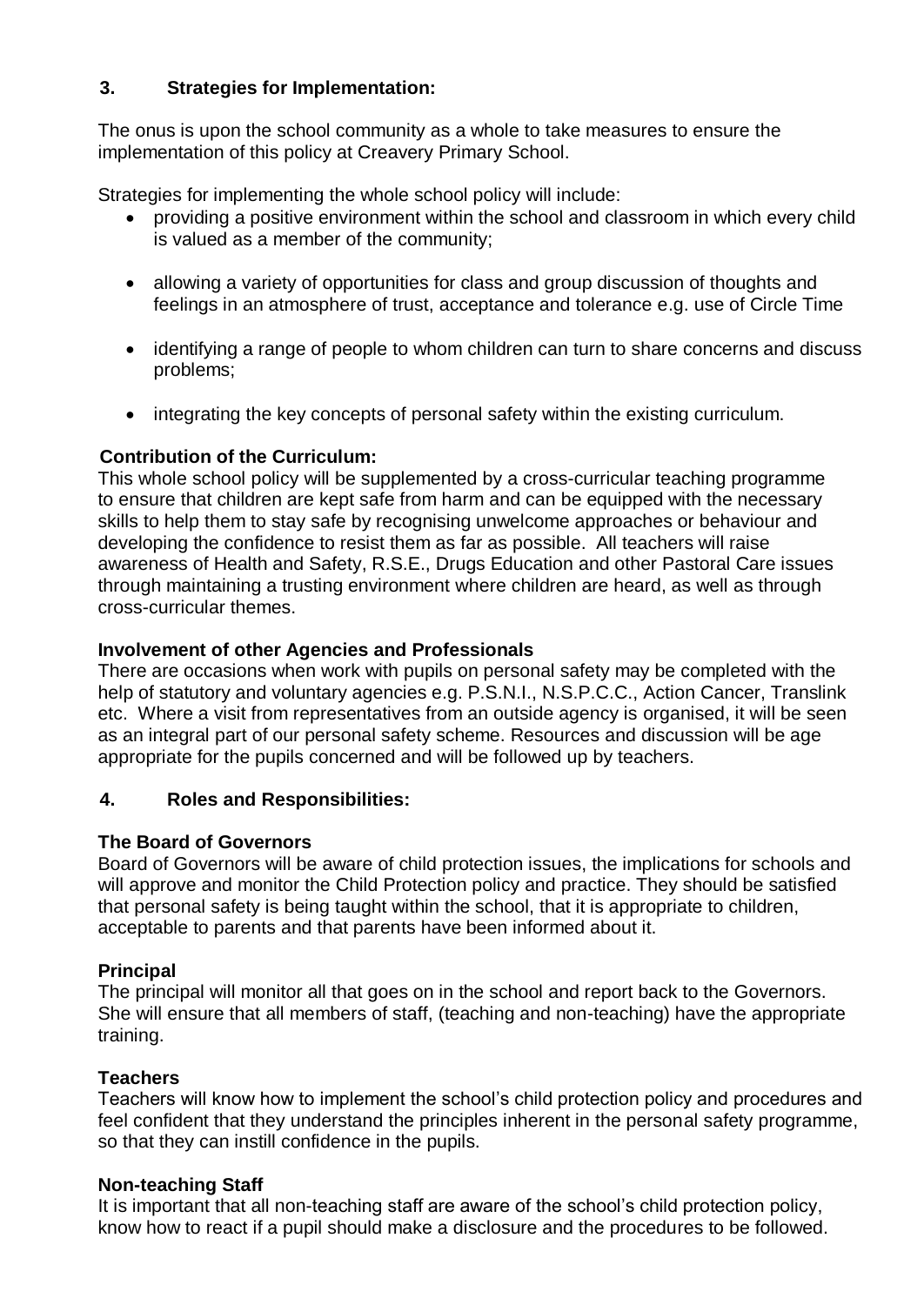#### **PLANNING, MONITORING, EVALUATION AND REVIEW:**

This policy will be continuously monitored by the S.M.T. and evaluated as to its effectiveness by staff and through pupil feedback. It will be reviewed every two years, the first review date being January 2007.

#### **USEFUL CONTACTS:**

Jennymount Court 24 hours, calls free: North Derby Street (0800) 800500 Belfast BT15 3HN Tel. (028) 90 351135

NI Childline Childline UK 74 Duke Street Freepost 1111

Child Care NI Nexus Institute 11 University Street 119 University Street Belfast BT7 1FY Belfast BT7 1HP Tel. (028) 90 23 4499 Tel. (028) 90 326803

County Hall 26 Galgorm Road 182 Galgorm Road Ballymena BT43 5EX Ballymena BT42 1HN Tel. (028) 2566 4014 Tel. (028) 2565 3333 Designated Officer =

PSNI Sub-divisional Commander PSNI Station 24 Castle Street Antrim Tel. (028) 94463555

Antrim Fieldwork Office Tel. (028) 94464031

NSPCC NSPCC Child Protection Helpline

Londonderry London N1 0BR Telephone: (0800) 1111

Education Authority P.S.N.I. (CARE) Units - Ballymena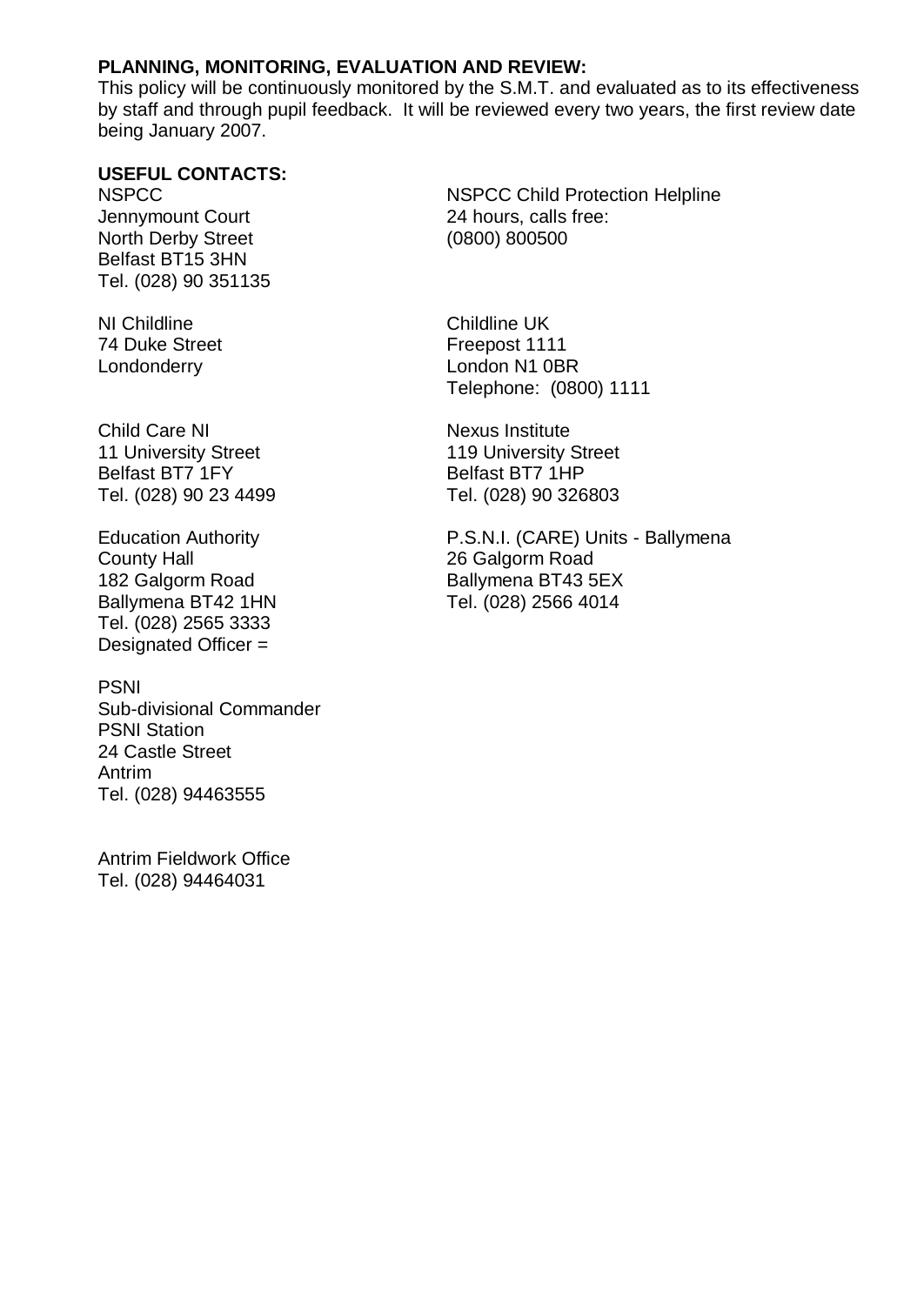#### **Appendix 1: Possible Signs of Abuse**

There may be physical, intellectual, linguistic, emotional and social signs that could be indicative of abuse.

- Soiling and wetting
- Change in behavioural patterns
- 'Frozen' look
- Attention seeking
- Apprehension
- Anti-social behaviour
- Unclean appearance
- Sexually precocious behaviour
- Sexualised drawings and play
- Sudden poor performance in school
- Poor self-esteem
- Self-mutilation
- **Withdrawal**
- Running away
- Reluctance to return home after school
- Resistance to PE (undressing)
- Resistance to school medicals
- Difficulty in forming relationships
- Confusing affectionate displays
- Evidence of bite marks, cigarette burns, bruising, cuts etc.
- Poor attendance repeated infections etc.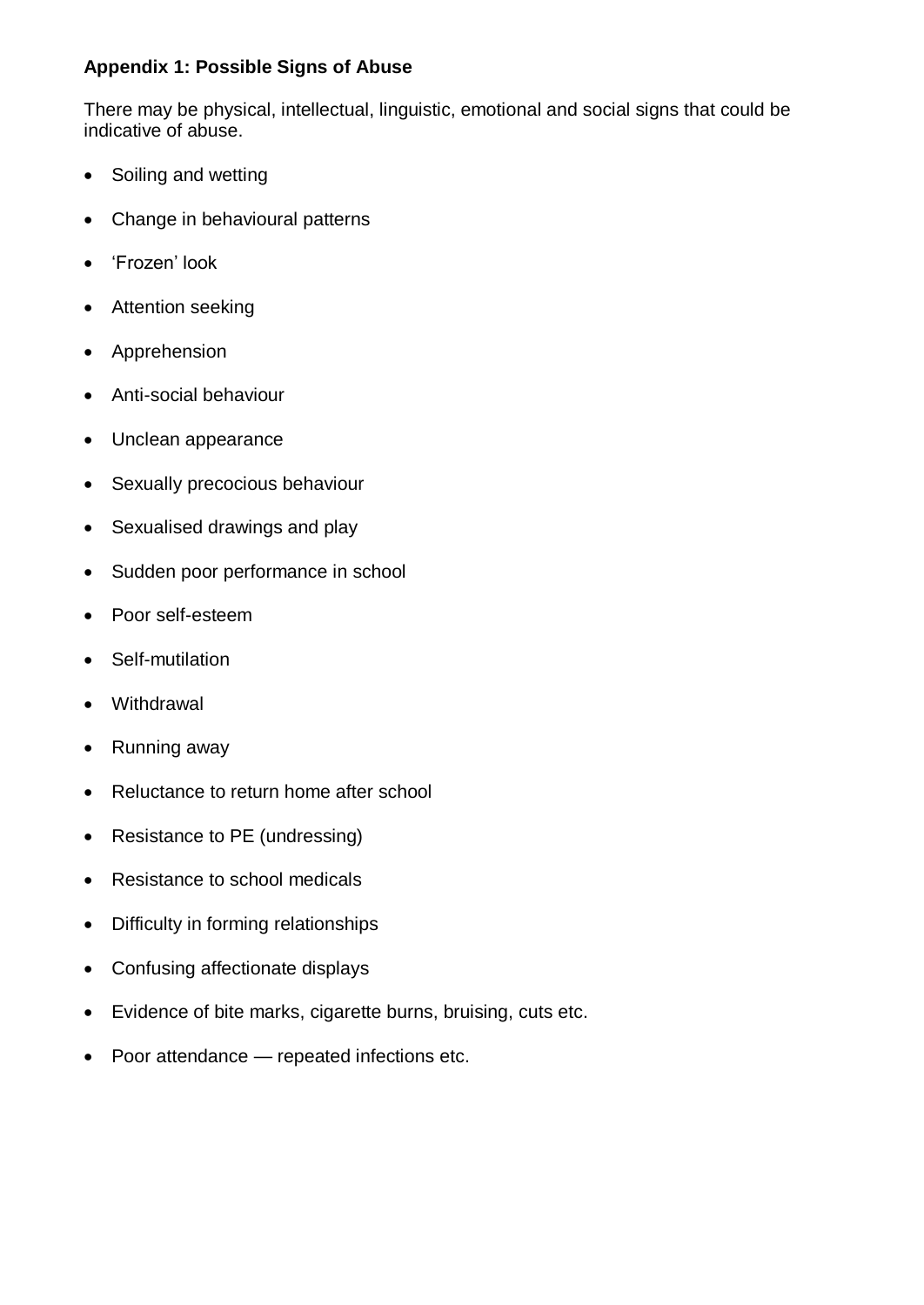**Appendix 2: Procedures regarding a report of abuse against a child by someone other than school staff.**